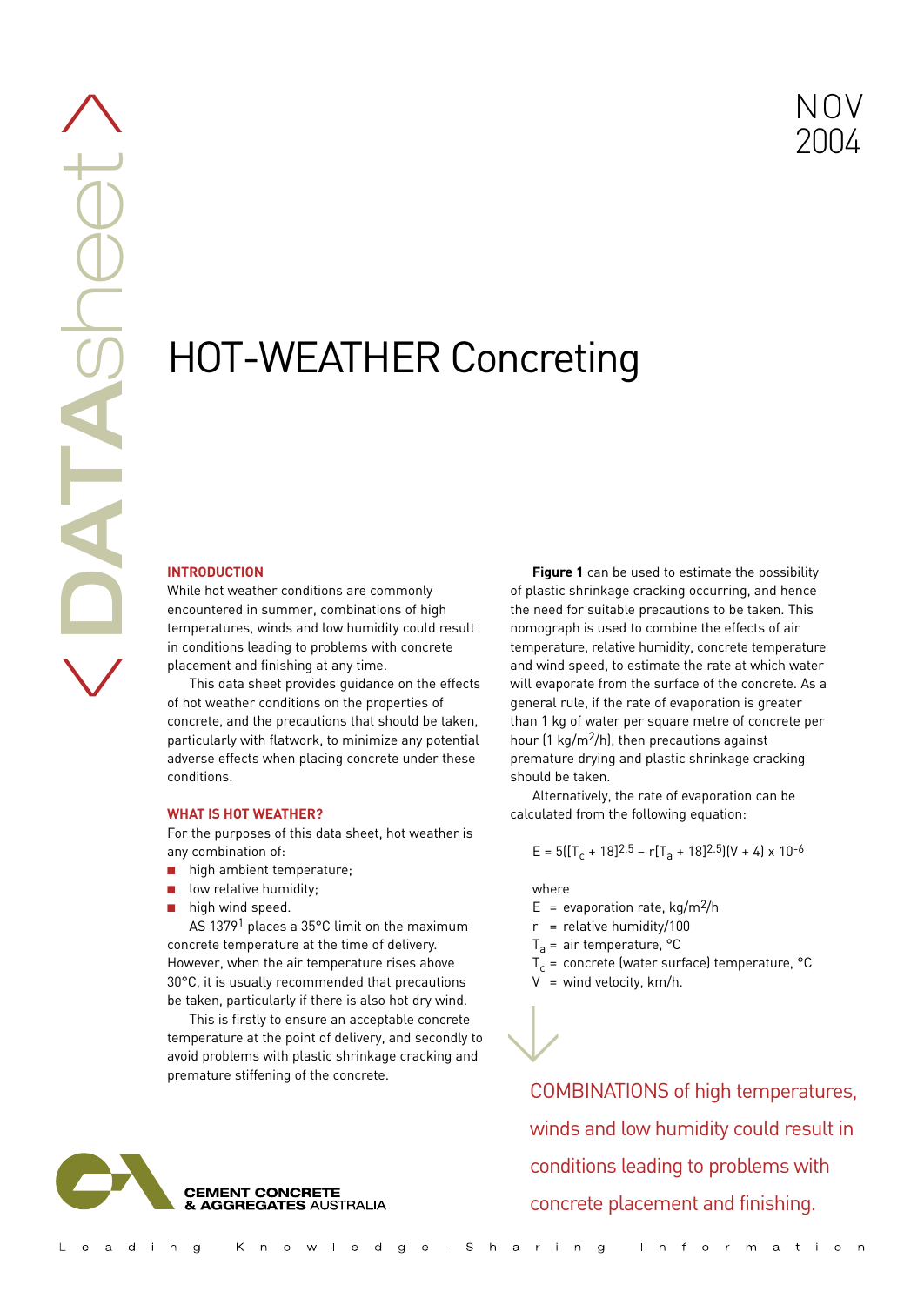

**Figure 1:** Effect of concrete and air temperatures, relative humidity and wind velocity on the rate of evaporation of surface moisture from concrete (after ACI 3052)



**Figure 2:** Influence of air temperature on setting times of concrete made with Type GP cement



**Figure 3:** Decrease in workability of fresh concrete (as measured by slump), made with constant water content, as temperature increases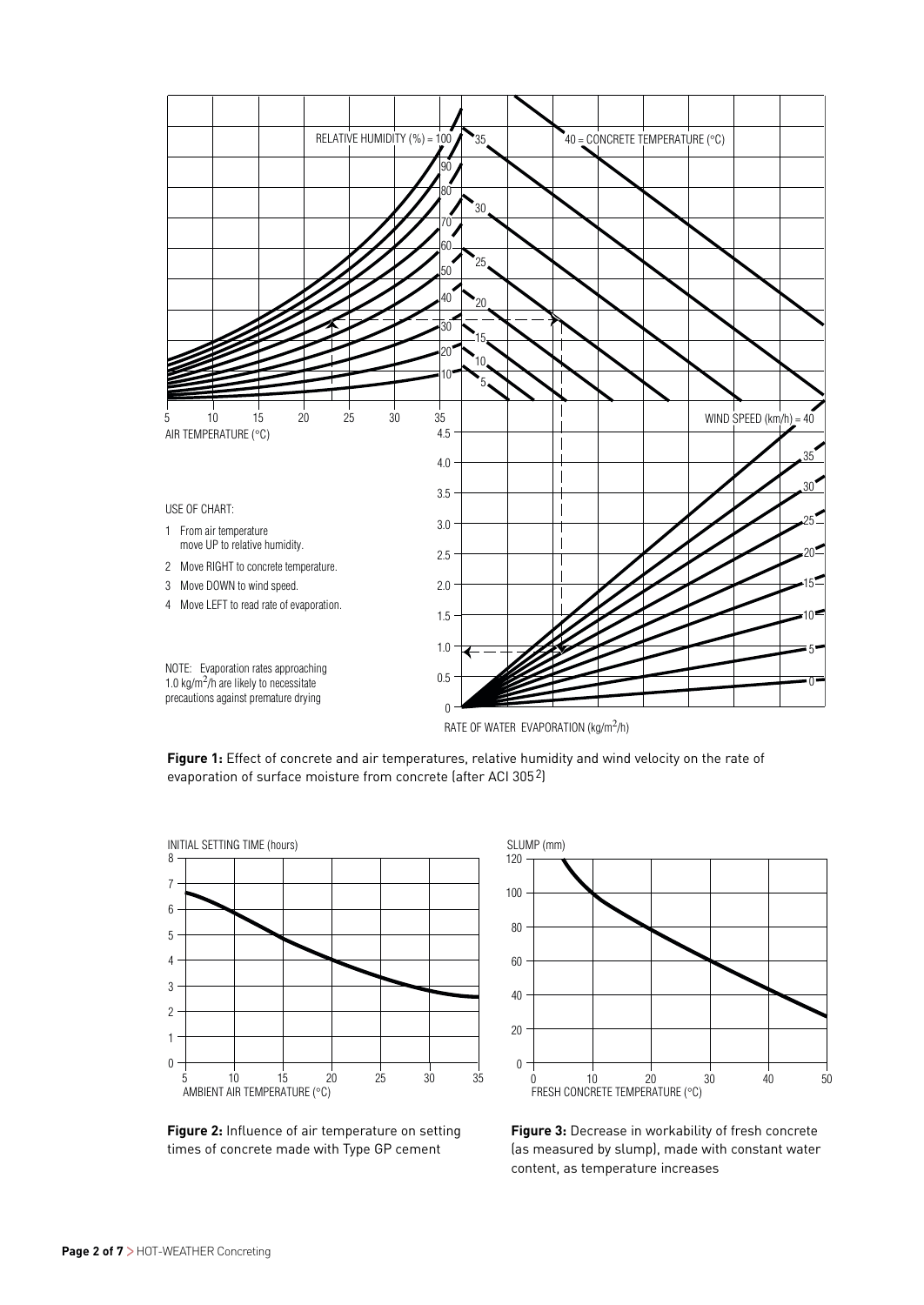

**Figure 4:** Effect of high curing temperatures on concrete compressive strength

# **EFFECTS OF HOT WEATHER CONDITIONS**

Most of the problems associated with placing concrete in hot weather conditions relate to the increased rate of cement hydration at higher temperatures and the increased rate of evaporation of moisture from the fresh concrete.

The properties of concrete that may be affected by hot weather conditions include:

- **Setting time** As the concrete temperature increases, the setting time, and thus the time to place, compact and finish the concrete is reduced **Figure 2**.
- **Workability and slump** Higher temperatures reduce the workability (or slump) of the concrete more rapidly with time **Figure 3**. Adding more water to improve the workability of the mix decreases the strength and increases the permeability, and ultimately affects the durability of the concrete.
- **Compressive strength** Higher water demand and higher concrete temperature could lead to reduced 28-day strengths. If more water is added to the concrete mix at higher temperatures to maintain or restore workability, the watercement ratio will be increased, resulting in a loss of both potential strength and durability. This may also increase the drying shrinkage of the hardened concrete. Where water is not added, the reduced setting time and workability increase the potential for inadequate compaction (itself of a major influence on strength), the formation of cold joints and poor finishes.
- **Concrete temperature** Hot weather conditions may accentuate the temperature rise in concrete caused by the heat of hydration. In large sections thermal gradients through the element may cause thermal cracking. Laboratory tests show that sustained higher temperatures significantly influence the compressive strength gain of hardened concrete **Figure 4**. While increased concrete temperatures may result in an increase in the early rate of strength gain, in the longer term, concrete cured at lower temperatures will achieve higher ultimate strength.
- **Poor surface appearance** With the increased rate of evaporation, the surface of the concrete will dry out and stiffen. In the case of flatwork this may lead to premature finishing of the surface, trapping an amount of bleed water within the mix. The compacted surface layer (from finishing) may cause the rising bleed water to be trapped below the surface, resulting in debonding of the surface layer and subsequent flaking. Also, colour differences on the surface may result from different rates of hydration and cooling effects.
- **Plastic shrinkage cracking** Hot weather conditions accelerate the loss of moisture from the surface. If the rate of evaporation is greater than the rate of bleeding (rate at which water rises to the surface), surface drying will occur, resulting in shrinkage of the concrete. When the shrinkage stresses exceed the tensile capacity of the concrete, cracking will occur. The likelihood of plastic shrinkage cracking is therefore greater whenever hot weather conditions increase evaporation or the concrete has a reduced bleeding rate. Plastic shrinkage cracks can be quite deep, as the plastic concrete has little capacity to resist shrinkage stresses, and cracks continue to widen and propagate until the shrinkage stresses are relieved. (Note plastic shrinkage cracks seldom extend to free edges, as unrestrained contraction of the concrete is possible at these locations.)
- **Thermal cracking** Concrete is at risk of thermal cracking when it is first placed, and the heat of hydration raises the temperature of the interior of the concrete. Rapid changes in the temperature of the external concrete surface, such as when concrete slabs, walls or pavements are placed on a hot day followed by a cool night, lead to thermal gradients between the warm/hot interior and the colder external surface. The warmer interior provides a restraint to the colder external surface, which wants to contract.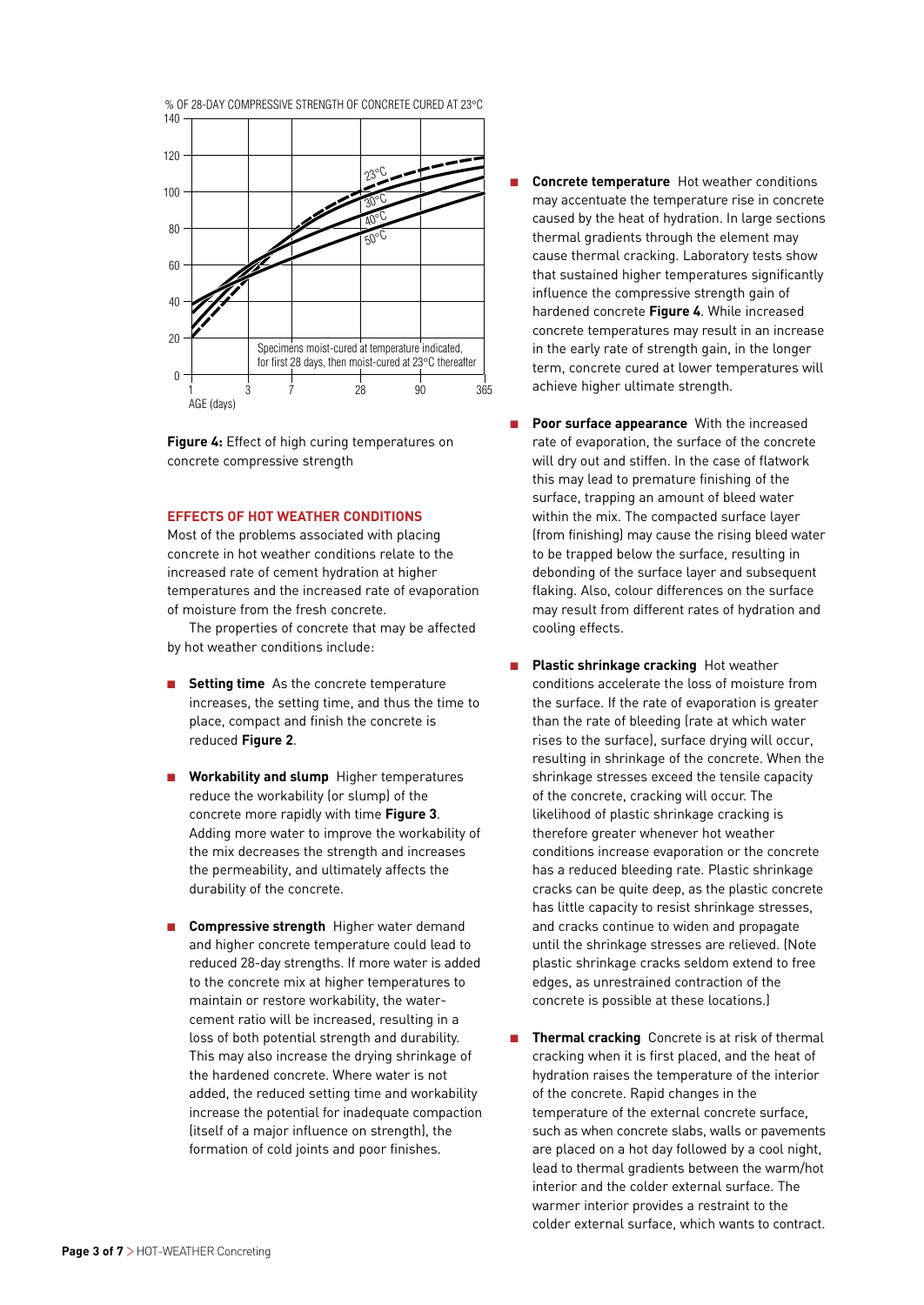Depending on the temperature differential, cracking of the concrete may result. Massive or thick concrete elements are more at risk because of the insulating effect that the concrete provides to the interior of the element.

# **MINIMISING THE EFFECTS OF HOT WEATHER CONDITIONS**

■ **Control concrete temperature** AS 1379 requires that concrete temperatures at the point of delivery be within the range 5°C to 35°C. For high ambient temperatures, precautions need to be taken by the supplier to ensure that the concrete temperature at the point of delivery is within the allowable range.

There are a number of options to control the temperature of concrete, including adjusting the temperature of the ingredients and/or cooling of the concrete mix. The sensitivity of the temperature of a normal concrete mixture to that of its components can be demonstrated by the following formula:

$$
T = 0.1 T_c + 0.6T_a + 0.3T_w
$$

## where

- T = concrete temperature
- $T_c$  = temperature of the cement
- $T_a$  = temperature of the aggregate
- $T_w$ = temperature of the water.

Because aggregates make up the bulk of the concrete, and also have the highest heat capacity, they have the greatest effect on the temperature of the freshly mixed concrete. Unfortunately the temperature of the aggregates is also the most difficult to control. Some benefit can be gained from shading stockpiles from the sun and/or keeping them moist with sprinklers. Storage in bins (painted white) will also assist.

The mix water offers the most potential for temperature reduction, particularly by adding crushed ice to it, as the latent heat of the ice is considerably higher than that of water. The temperature of the cement does not usually contribute significantly to the temperature of freshly mixed concrete because of its low specific heat and relatively small mass in the mix. Liquid nitrogen, injected into the concrete while mixing, may also be utilised. Latent thermal energy on vaporisation to gas cools the concrete dramatically without any known deleterious effect. It should be noted that this process is usually economical only on major projects involving construction of large concrete elements.

- **Admixtures** Various types of chemical admixtures can be beneficial in hot weather conditions. Water reducers (plasticisers) can be used to reduce the water content or to aid the workability. This enables rapid placement and consolidation of the concrete with beneficial effects on the ultimate strength and durability. Set-retarders can provide additional time to place and finish flatwork. With rapid drying of the surface, caution is required with the use of set retarders, as the surface may appear ready for finishing, but the concrete below may still be plastic from the retarder, leading to a 'spongy' feel under foot. This could affect the uniformity of the surface finish.
- **Cement type** Selection of a particular cement type may provide additional benefits. Using slower hydration cements (eg Type LH) with lower rate of heat development can provide extra time for placing and finishing, reduce the concrete temperature and the risk of thermal cracking upon cooling of the concrete.
- **Cement content** The temperature increase from hydration of cement in a given concrete is proportional to its cement content. The cement content therefore should be limited to that required to provide strength and durability.

## **PRECAUTIONS IN HOT WEATHER CONDITIONS**

**General** Problems usually arise when site personnel are not aware of the effect of weather conditions and/or weather conditions change during the placing and/or finishing of the concrete. Improvised responses to unexpected changes is not recommended as the damage that can result from uncontrolled effects of hot weather conditions may never be completely alleviated.

The first option to be considered in hot, adverse weather conditions is whether or not to postpone the placement of concrete. It is often better to wait than risk costly repairs (or even replacement) of defective work and dissatisfied clients seeking compensation. If work is to proceed, proper planning from careful selection of materials to procedures for hot weather work is essential if the associated risks are to be minimised.

**Planning** A successful, well-run, hot-weather project is the result of thorough and careful planning. Planning for hot weather conditions is essential because of the potential effects on fresh and recently placed concrete. For plastic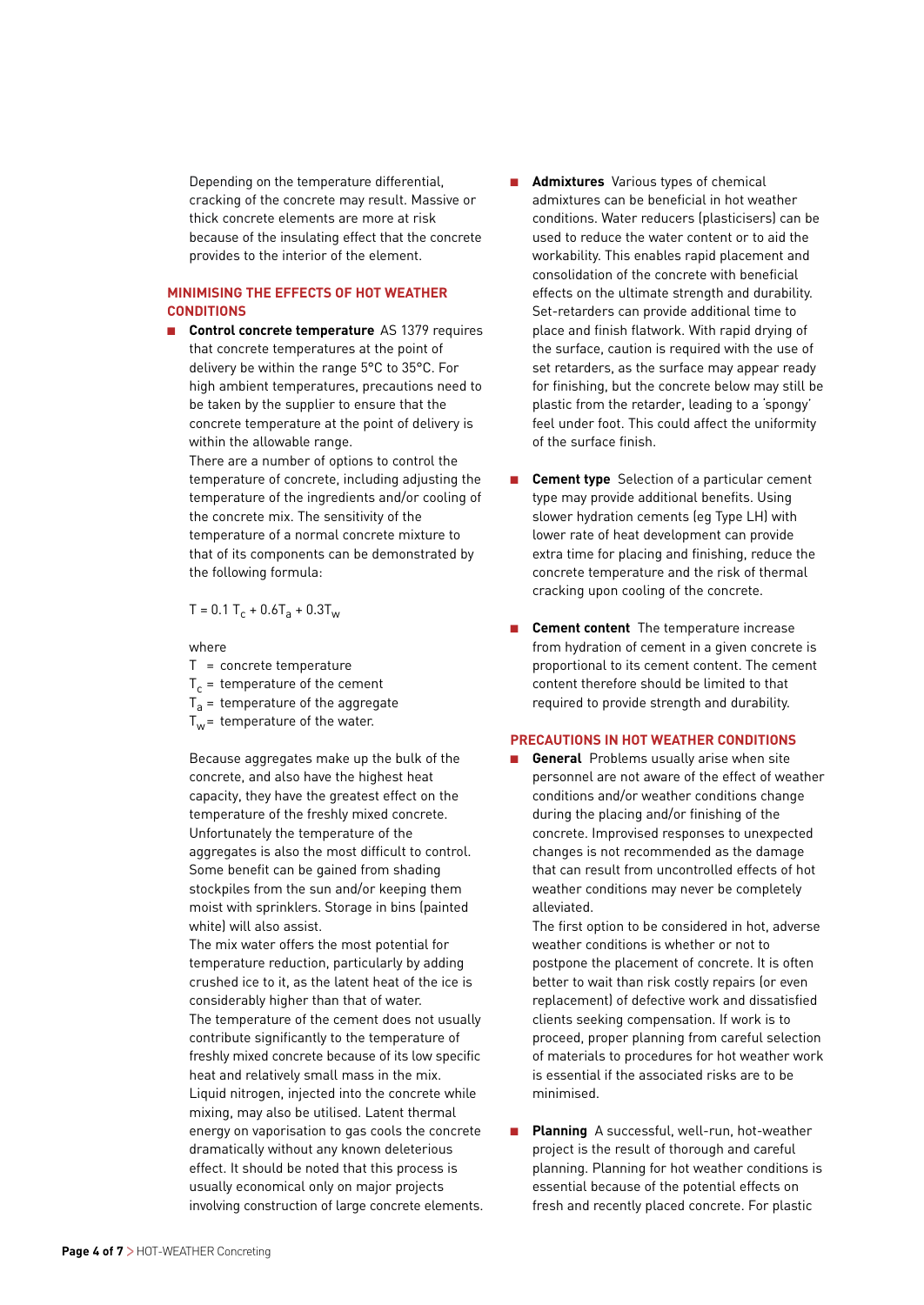concrete these include increased water demand and risk of plastic shrinkage cracking, greater slump loss, faster setting and difficulty in controlling entrained air content; for hardened concrete they include reduced strength and durability, and increased drying shrinkage. While the designer or specifier may control some items on the following list, it may not always be possible to anticipate just when and under what weather conditions the work will be carried out. Therefore the builders and sub-contractors should also be aware/alert to all of the possibilities.

- Where hot weather conditions are likely to present a problem, consult the concrete supplier as early as possible.
- Have standby equipment and manpower for all stages.
- Use the largest size and amount of coarse aggregate compatible with the job. This also helps minimise the tendency of the concrete to crack.
- In determining the slumps of the concrete to be used, consider the effects of hot weather on the ability to place and finish the concrete.
- Programme concreting for the cooler parts of the day, or even schedule night-time placement if possible.
- Specify the maximum acceptable delivery temperature of the concrete so that the supplier can plan to cool the materials as needed.
- Avoid delays at all stages.
- Plan the locations of construction joints ahead of time with hot weather contingencies in mind.
- Consider spacing contraction (control) joints at slightly smaller intervals than when concreting at lower temperatures.
- Use sunshades or windbreaks.
- Delay construction of indoor slabs on grade until the walls are up and the roof is on.
- Pay attention to the rate of concrete placement. Be ready to notify the concrete supplier promptly of any changes in schedule, which may become needed as the job progresses.
- Keep an evaporative retarder (aliphatic alcohol) on site in case conditions require its use.
- **Concrete Production** The concrete supplier's responsibility is to manufacture and deliver the concrete in accordance with AS 1379. The following methods can be used by the supplier to assist with the placing of concrete in hot weather:
	- Shade stockpiles, sprinkle aggregates ahead of time for evaporative cooling, or cool them by other means.
	- Paint the mixer and storage bins white to minimise absorption of heat from the sun.
	- Use ice as part of the mix water or cool the concrete with liquid nitrogen.
- **Delivery and Discharge** Delays in delivery can undo the best mixing practices. The concrete supplier should set up and maintain a good delay-free schedule for delivering the concrete to the required location on the site.
	- Minimise transport time and avoid unnecessary delays.
	- Avoid prolonged mixing. Transit mixer trucks should be discharged as soon as possible after the water has been added to the mix.
	- For large projects, consider batching and mixing the materials using a job-site plant.
	- Water should not be added to pre-mixed concrete at the job site unless it is part of the amount required initially for the specified maximum water-cement ratio and the specified slump.
- **Placing and Finishing** For successful placing and finishing it is necessary to provide an environment in which workers and equipment can function well, and concrete can be adequately protected from rapid warming and/or drying.
	- Schedule placement for the cool time of the day such as early morning or late afternoon. On some jobs, concreting at night (if permitted) may be more advantageous.
	- Have all forms, equipment and workers ready to receive and handle concrete, especially the first delivery.
	- Use sunshades and/or windbreaks.
	- Keep all equipment that touches the concrete cool (chutes, conveyors, pump lines, tremies, reinforcement and buggies). Protecting equipment from the direct sun will assist. If it can't be kept continuously cool, spray-cool it as necessary with water.
	- For a slab without a vapour barrier under it, dampen the sub-grade before placing concrete.
	- Use cool water to dampen side forms for slabs or walls.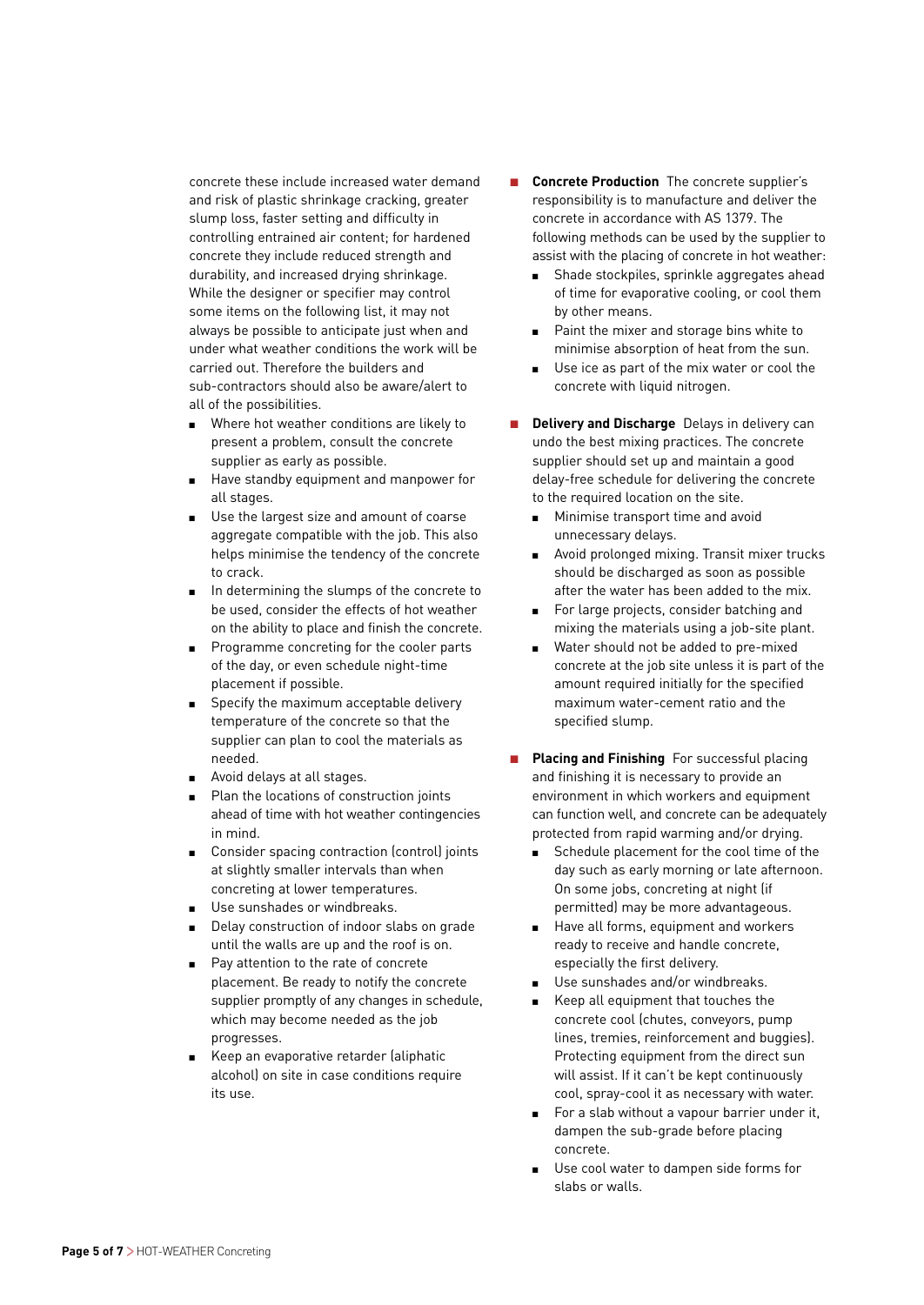- Use a thermometer to monitor the temperature at which concrete is being delivered, and call for adjustments at the plant if necessary.
- Expect concrete to set more rapidly and have a shorter finishing time.
- Ensure that slabs have a 'minimum' front to which fresh batches of concrete are added.
- Perform all operations rapidly, but don't finish slabs prematurely, eg while bleed water is still on the surface.
- **Evaporation Control** Protect the surface of concrete slabs at all stages against excessive evaporation and premature drying out by using an evaporative retarder such as aliphatic alcohol. Aliphatic alcohols are applied to the freshly placed and screeded concrete surface, where they form a chemical film which reduces the rate at which water evaporates from the surface of the concrete. By controlling the premature drying out of the surface layer of concrete, the tendency for the concrete to shrink and for plastic shrinkage cracking to occur is reduced or eliminated.

The benefits of using aliphatic alcohols on the concrete surface can be manifested in many ways as listed below. These benefits are usually realised with no effect on the cement hydration and/or setting time of the concrete.

- Improves surface workability and thereby increases project and labour productivity.
- Improves surface finishing, and in turn durability, abrasion resistance and resistance to the ingress of water-borne contaminants.
- Assists in eliminating the damaging practice of 'wet wiping' or spraying water onto the dry patches during trowelling of the concrete, and thus helps to prevent surface dusting problems.
- Significantly reduces surface crusting. Surface crusting can cause problems with cracking, particularly with stamped concrete finishes.
- Reduces the risk of premature surface finishing – by allowing the concrete to properly set. A dry surface layer may appear to indicate that the concrete has set, but can lead to a 'spongy concrete' effect, as the concrete below is still plastic. This may result in flaking and an uneven surface finish.
- Virtually eliminates differential surface drying.

Aliphatic alcohols have an average coverage of 60 to 80  $\text{m}^2$  per litre. Because the dilution rate varies depending on the specific product, the application rate should always be in accordance with the manufacturer's specifications. In adverse or severe weather conditions, or in situations where the surface is worked (or the coverage is otherwise broken), the aliphatic alcohol may need to be re-applied to maintain an effective cover (ie after bullfloating, trowelling and other surface floating). In extreme conditions there may be a requirement for 5 to 6 or more applications to prevent the rapid drying of the surface while the concrete sets and bleed water dissipates.

Most aliphatic alcohols contain a 'fugitive dye' to assist the monitoring of coverage. The dye has no effect on the strength or colour of the concrete.

- **Curing and Protection** It is essential that all surfaces be kept continuously moist by curing the concrete, since drying, even intermittently, can produce drying shrinkage and/or crazing type cracking on the concrete surface.
	- Curing should commence immediately after the slab has been finished, and is particularly important during the first day after placement, and in hot or windy conditions.
	- Curing methods include ponding with water, use of wet hessian or cotton mats, continuous spray mist, covering with plastic sheeting or sprayed on curing compounds.
	- When forms are removed, curing should be provided to the newly exposed surfaces.
	- Some means of water curing is advantageous in hot weather as the water also assists in cooling the concrete while it hardens and gains strength. Care is required, however, as the surface needs to be sufficiently hard before water curing can be undertaken without risk of surface damage. This may leave the surface exposed to drying and possible cracking between completion of the finishing and commencement of the curing.
	- Note that aliphatic alcohols are **NOT** curing compounds and should not be specified or used as a substitute for them. Aliphatic alcohols are used between the initial screeding and final finishing operations, and adequate curing of the concrete must still be provided once final finishing has been completed. While aliphatic alcohols are compatible with most curing compounds, this should be checked if products are purchased from different manufacturers.